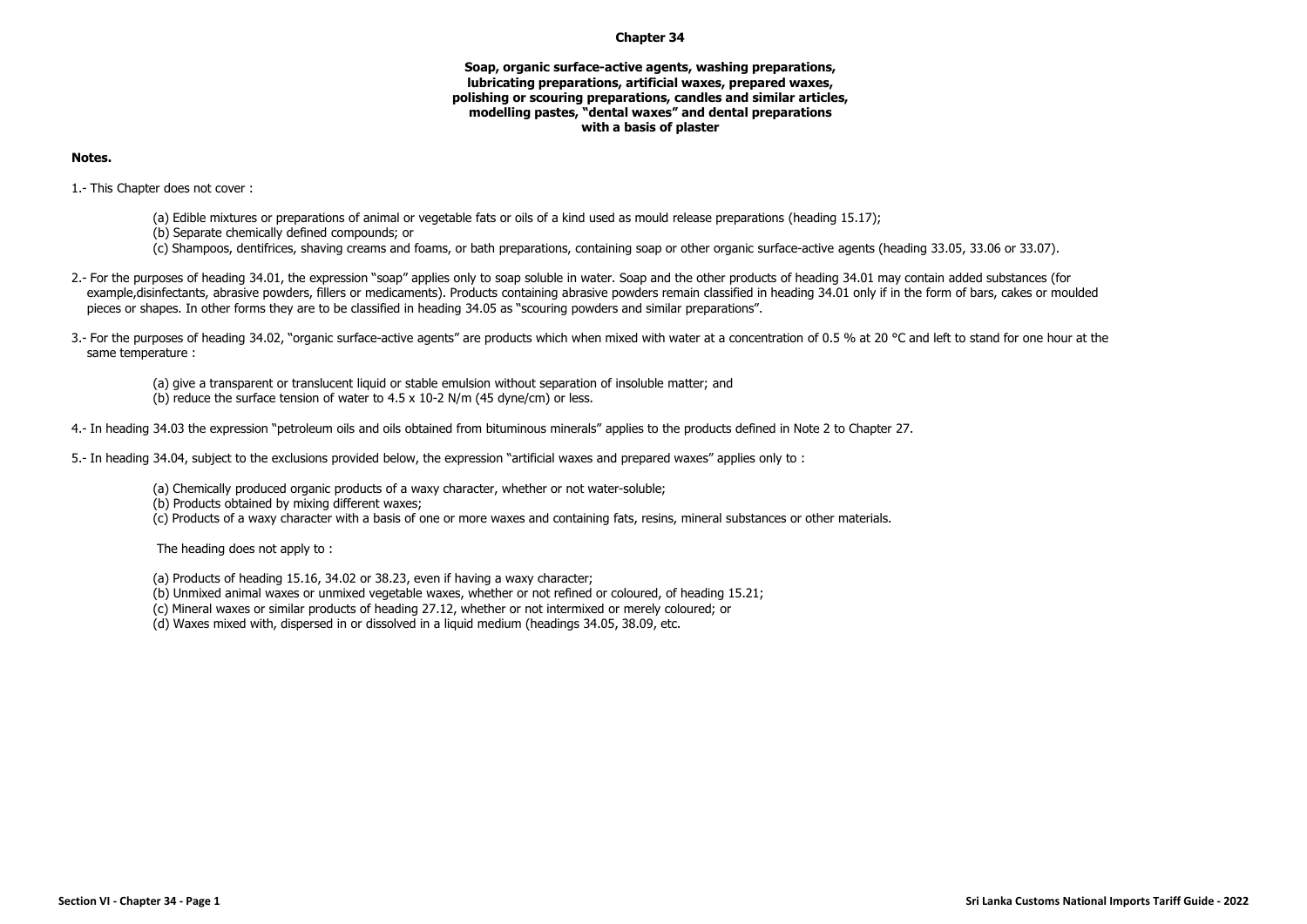|               |                       |  | <b>Description</b>                                                                                                                                                                                                                                                                                                                                                                                                                                             |             |              | <b>Preferential Duty</b> |           |           |           |    |           |           |           |           |    |                             | Gen<br><b>VAT</b> |            |                                                         | <b>Excise</b> | $\mathbf S$        |
|---------------|-----------------------|--|----------------------------------------------------------------------------------------------------------------------------------------------------------------------------------------------------------------------------------------------------------------------------------------------------------------------------------------------------------------------------------------------------------------------------------------------------------------|-------------|--------------|--------------------------|-----------|-----------|-----------|----|-----------|-----------|-----------|-----------|----|-----------------------------|-------------------|------------|---------------------------------------------------------|---------------|--------------------|
| <b>HS Hdg</b> | <b>HS Code</b>        |  |                                                                                                                                                                                                                                                                                                                                                                                                                                                                | <b>Unit</b> | ICL/<br>SLSI | <b>AP</b>                | <b>AD</b> | <b>BN</b> | <b>GT</b> | IN | <b>PK</b> | <b>SA</b> | <b>SF</b> | <b>SD</b> | SG | <b>Duty</b>                 |                   | <b>PAL</b> | <b>Cess</b>                                             | (S.P.D)       | $\mathbf{c}$<br>L. |
| 34.01         |                       |  | Soap; organic surface-active<br>products and preparations for use as<br>soap, in the form of bars, cakes,<br>moulded pieces or shapes, whether<br>or not containing soap; organic<br>surface-active products and<br>preparations for washing the skin, in<br>the form of liquid or cream and put<br>up for retail sale, whether or not<br>containing soap; paper, wadding, felt<br>and nonwovens, impregnated,<br>coated or covered with soap or<br>detergent. |             |              |                          |           |           |           |    |           |           |           |           |    |                             |                   |            |                                                         |               |                    |
|               |                       |  | Soap and organic surface-active products<br>and preparations, in the form of bars,<br>cakes, moulded pieces or shapes, and<br>paper, wadding, felt and nonwovens,<br>impregnated, coated or covered with soap<br>or detergent :                                                                                                                                                                                                                                |             |              |                          |           |           |           |    |           |           |           |           |    |                             |                   |            |                                                         |               |                    |
|               | 3401.11               |  | For toilet use (including medicated<br>products) :                                                                                                                                                                                                                                                                                                                                                                                                             |             |              |                          |           |           |           |    |           |           |           |           |    |                             |                   |            |                                                         |               |                    |
|               | 3401.11.20            |  | Wet wipes                                                                                                                                                                                                                                                                                                                                                                                                                                                      | kg          |              |                          |           |           |           |    |           |           |           |           |    | 15%                         | 8%                | 10.0%      | 45% or<br>$Rs.420/=$<br>per kg                          |               |                    |
|               | 3401.11.30            |  | In retail packaging of 500 g or less                                                                                                                                                                                                                                                                                                                                                                                                                           | kg          | TS/S         |                          |           |           |           |    |           |           |           |           |    | 15% or<br>Rs.33/-<br>per kg | 8%                | 10.0%      | $40\%$ or $40\%$ of<br>65% of MRP or<br>Rs.330/= per kg |               |                    |
|               | 3401.11.90            |  | Other                                                                                                                                                                                                                                                                                                                                                                                                                                                          | kg          | TS/S         |                          |           |           |           |    |           |           |           |           |    | 15% or<br>Rs.33/-<br>per kg | 8%                | 10.0%      | 40% or<br>$Rs.330/=$<br>per kg                          |               |                    |
|               | 3401.19<br>3401.19.20 |  | Other:<br>Wet wipes                                                                                                                                                                                                                                                                                                                                                                                                                                            |             |              |                          |           |           |           |    |           |           |           |           |    |                             |                   |            | 45% or                                                  |               |                    |
|               |                       |  |                                                                                                                                                                                                                                                                                                                                                                                                                                                                | kg          | L            |                          |           |           |           |    |           |           |           |           |    | 15%                         | 8%                | 10.0%      | $Rs.660/=$<br>per kg                                    |               |                    |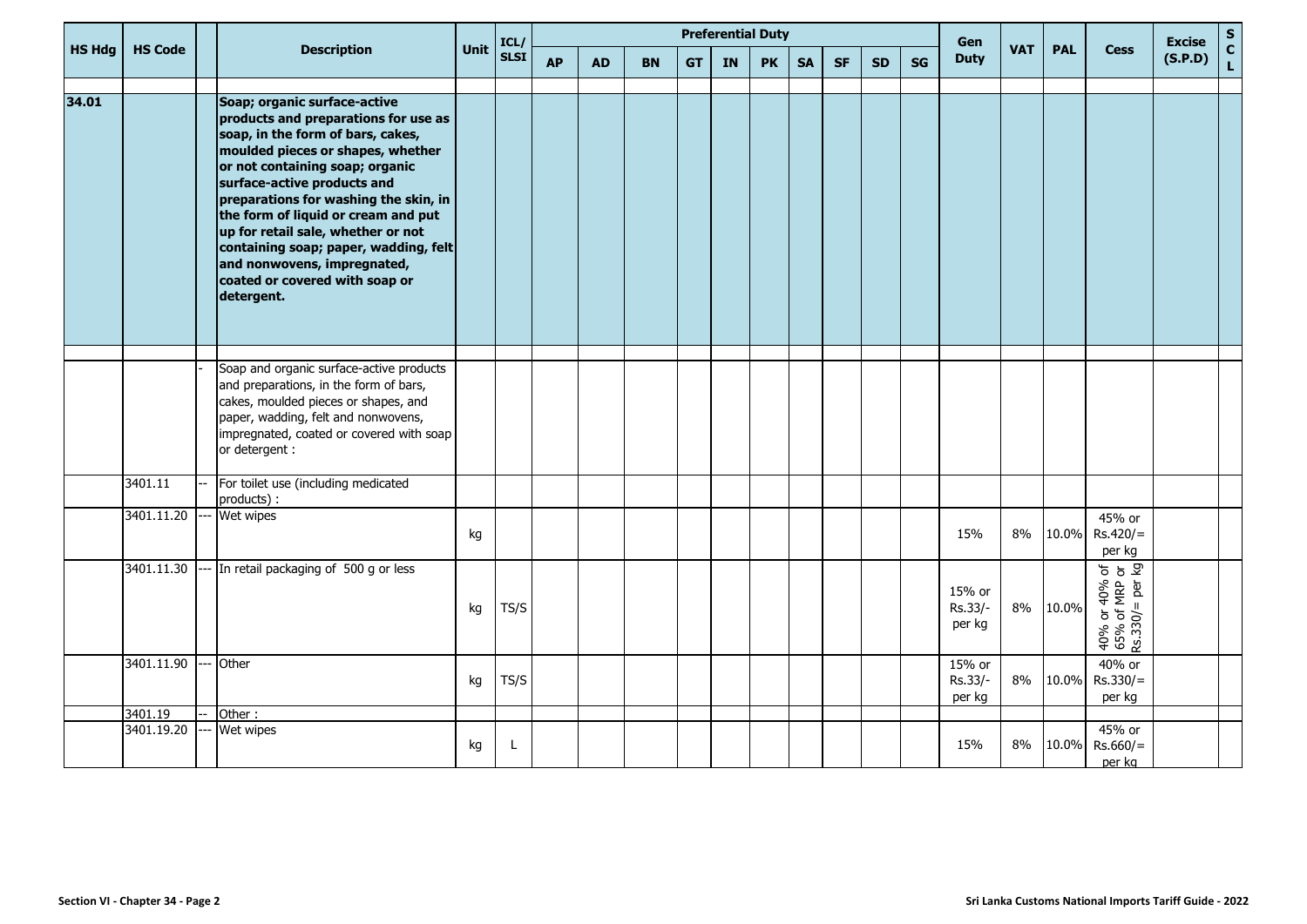|               |                |                                                                                                                                                                                                                                                                  |      | ICL/<br><b>SLSI</b>    | <b>Preferential Duty</b> |           |           |           |           |             |           |           |           |           | Gen                         |            |            |                                                   | <b>Excise</b> | ${\sf s}$                   |
|---------------|----------------|------------------------------------------------------------------------------------------------------------------------------------------------------------------------------------------------------------------------------------------------------------------|------|------------------------|--------------------------|-----------|-----------|-----------|-----------|-------------|-----------|-----------|-----------|-----------|-----------------------------|------------|------------|---------------------------------------------------|---------------|-----------------------------|
| <b>HS Hdg</b> | <b>HS Code</b> | <b>Description</b>                                                                                                                                                                                                                                               | Unit |                        | <b>AP</b>                | <b>AD</b> | <b>BN</b> | <b>GT</b> | <b>IN</b> | <b>PK</b>   | <b>SA</b> | <b>SF</b> | <b>SD</b> | <b>SG</b> | <b>Duty</b>                 | <b>VAT</b> | <b>PAL</b> | <b>Cess</b>                                       | (S.P.D)       | $\mathbf c$<br>$\mathsf{L}$ |
|               |                |                                                                                                                                                                                                                                                                  |      |                        |                          |           |           |           |           |             |           |           |           |           |                             |            |            |                                                   |               |                             |
|               | 3401.19.30     | In retail packaging of 500 g or less                                                                                                                                                                                                                             | kg   | TS/S                   |                          |           |           |           |           |             |           |           |           |           | 15% or<br>Rs.33/-<br>per kg | 8%         | 10.0%      | 40% or 40% of<br>65% of MRP or<br>Rs.330/= per kg |               |                             |
|               | 3401.19.90     | Other                                                                                                                                                                                                                                                            | kg   | TS/S                   |                          |           |           |           |           |             |           |           |           |           | 15% or<br>Rs.33/-<br>per kg | 8%         | 10.0%      | 40% or<br>$Rs.330/=$<br>per kg                    |               |                             |
|               | 3401.20        | Soap in other forms :                                                                                                                                                                                                                                            |      |                        |                          |           |           |           |           |             |           |           |           |           |                             |            |            |                                                   |               |                             |
|               | 3401.20.10     | Soap in the form of noodles (Soap<br>noodles)                                                                                                                                                                                                                    | kg   |                        |                          |           |           |           |           |             |           |           |           |           | 15%                         | 8%         | 10.0%      | 15%                                               |               |                             |
|               | 3401.20.90     | Other<br>Laundry soap powder, Flakes and Chips                                                                                                                                                                                                                   | kg   | <b>TS</b>              |                          |           |           |           |           |             |           |           |           |           | 15%                         | 8%         | 10.0%      | 40% or<br>$Rs.210/=$                              |               |                             |
|               |                |                                                                                                                                                                                                                                                                  |      | TS/S                   |                          |           |           |           |           |             |           |           |           |           |                             |            |            | per kg                                            |               |                             |
|               | 3401.30        | Organic surface-active products and<br>preparations for washing the skin, in the<br>form of liquid or cream and put up for<br>retail sale, whether or not containing soap                                                                                        |      |                        |                          |           |           |           |           |             |           |           |           |           |                             |            |            |                                                   |               |                             |
|               | 3401.30.20     | Wet wipes                                                                                                                                                                                                                                                        | kg   | L                      |                          | 12.5%     | 12.6%     |           | Free      |             |           | 5%        | 5%        |           | 15%                         | 8%         | 10.0%      | 45% or<br>$Rs.420/=$<br>per kg                    |               |                             |
|               | 3401.30.90     | Other (Milk bath only)<br>Other                                                                                                                                                                                                                                  | kg   | $\overline{\text{TS}}$ |                          | Free      | Free      |           | Free      |             |           | 5%        | 5%        |           | Free                        | 8%         | Ex         | $Rs.800/=$<br>per kg                              |               |                             |
|               |                |                                                                                                                                                                                                                                                                  |      |                        |                          |           |           |           |           |             |           |           |           |           |                             |            |            |                                                   |               |                             |
| 34.02         |                | Organic surface-active agents (other<br>than soap); surface-active<br>preparations, washing preparations<br>(including auxiliary washing<br>preparations) and cleaning<br>preparations, whether or not<br>containing soap, other than those of<br>heading 34.01. |      |                        |                          |           |           |           |           |             |           |           |           |           |                             |            |            |                                                   |               |                             |
|               |                |                                                                                                                                                                                                                                                                  |      |                        |                          |           |           |           |           |             |           |           |           |           |                             |            |            |                                                   |               |                             |
|               |                | Organic surface-active agents, whether or<br>not put up for the retail sale :                                                                                                                                                                                    |      |                        |                          |           |           |           |           |             |           |           |           |           |                             |            |            |                                                   |               |                             |
|               | 3402.11.00     | Anionic                                                                                                                                                                                                                                                          | kg   |                        | Free                     |           |           |           |           | Free Free   |           | Free      | Free      | Free      | Free                        | 8%         | 5.0%       |                                                   |               |                             |
|               | 3402.12.00     | Cationic                                                                                                                                                                                                                                                         | kg   |                        |                          |           |           |           |           | Free Free   |           | Free      | Free Free |           | Free                        | 8%         | 5.0%       |                                                   |               |                             |
|               | 3402.13.00     | Non-ionic                                                                                                                                                                                                                                                        | kg   |                        |                          |           |           |           |           | Free Free   |           | Free      | Free Free |           | Free                        | 8%         | 5.0%       |                                                   |               |                             |
|               | 3402.19.00 --  | Other                                                                                                                                                                                                                                                            | kg   |                        | Free                     |           |           |           |           | $Free$ Free |           | Free      |           | Free Free | Free                        | 8%         | 5.0%       |                                                   |               |                             |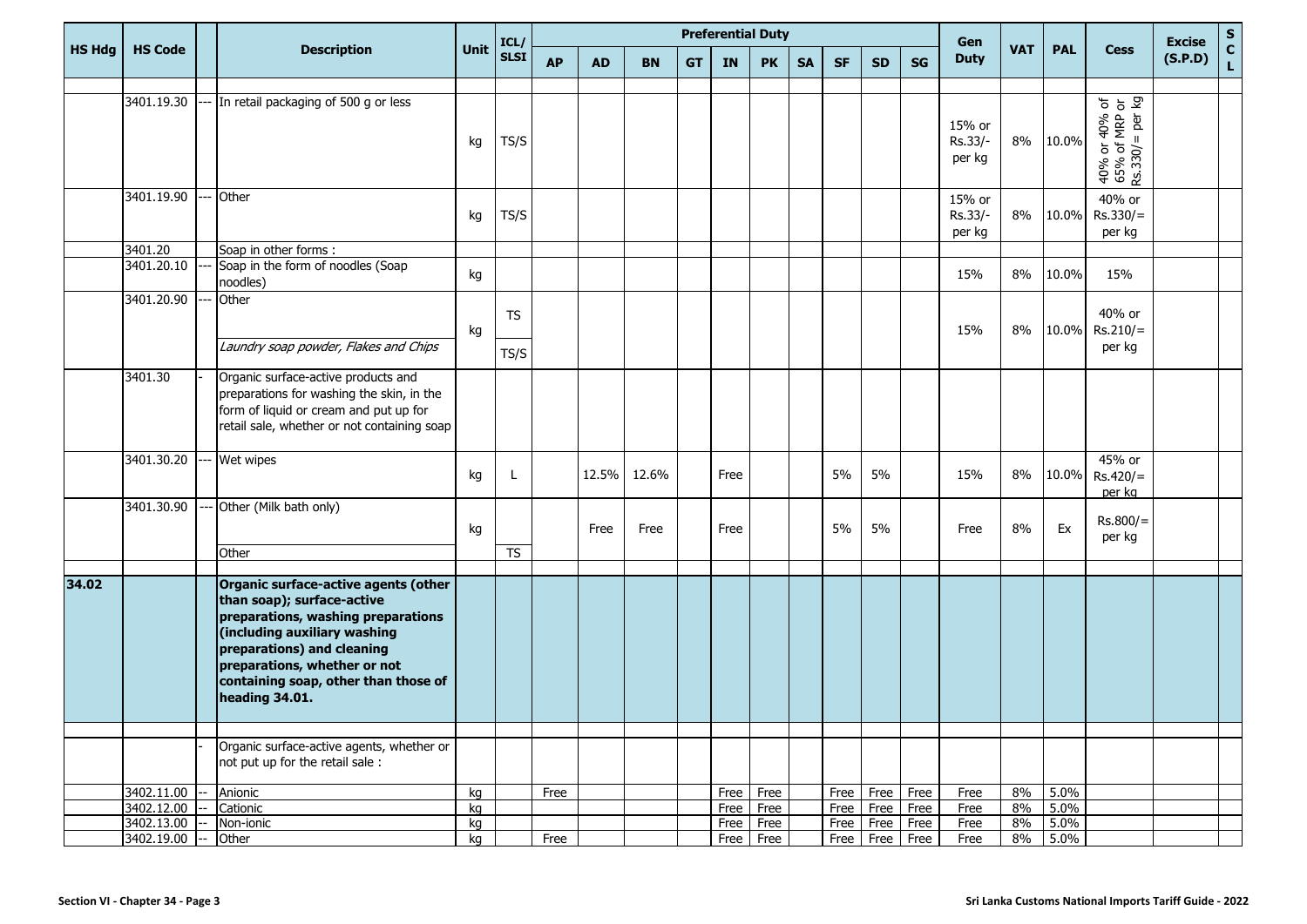|               |                       |                                                                                                                                                                                                                                                                                                                                                                                                                                                                                                                             |             | ICL/<br><b>SLSI</b> | <b>Preferential Duty</b> |           |              |           |      |           |           |           |           |           | Gen                          |            |            |                               | <b>Excise</b> | ${\sf s}$          |
|---------------|-----------------------|-----------------------------------------------------------------------------------------------------------------------------------------------------------------------------------------------------------------------------------------------------------------------------------------------------------------------------------------------------------------------------------------------------------------------------------------------------------------------------------------------------------------------------|-------------|---------------------|--------------------------|-----------|--------------|-----------|------|-----------|-----------|-----------|-----------|-----------|------------------------------|------------|------------|-------------------------------|---------------|--------------------|
| <b>HS Hdg</b> | <b>HS Code</b>        | <b>Description</b>                                                                                                                                                                                                                                                                                                                                                                                                                                                                                                          | <b>Unit</b> |                     | <b>AP</b>                | <b>AD</b> | <b>BN</b>    | <b>GT</b> | IN   | <b>PK</b> | <b>SA</b> | <b>SF</b> | <b>SD</b> | <b>SG</b> | <b>Duty</b>                  | <b>VAT</b> | <b>PAL</b> | <b>Cess</b>                   | (S.P.D)       | $\mathbf{C}$<br>Ĺ. |
|               |                       |                                                                                                                                                                                                                                                                                                                                                                                                                                                                                                                             |             |                     |                          |           |              |           |      |           |           |           |           |           |                              |            |            |                               |               |                    |
|               | 3402.20.00            | Preparations put up for retails sale                                                                                                                                                                                                                                                                                                                                                                                                                                                                                        | kg          |                     |                          |           | 12.5% 12.60% |           | Free | Free      |           | 5%        | 5%        |           | 15%                          | 8%         | 10.0%      | 15%                           |               |                    |
|               |                       | Synthetic Laundry Detergent Powder                                                                                                                                                                                                                                                                                                                                                                                                                                                                                          |             | S                   |                          |           |              |           |      |           |           |           |           |           |                              |            |            |                               |               |                    |
|               | 3402.90               | Other:                                                                                                                                                                                                                                                                                                                                                                                                                                                                                                                      |             |                     |                          |           |              |           |      |           |           |           |           |           |                              |            |            |                               |               |                    |
|               | 3402.90.10            | Washing preparations                                                                                                                                                                                                                                                                                                                                                                                                                                                                                                        | kg          |                     |                          |           | 12.5% 12.60% |           | Free | Free      |           | 5%        | 5%        |           | 15%                          | 8%         | 10.0%      | 35% or<br>$Rs.60/=$<br>per kg |               |                    |
|               |                       | Synthetic Laundry Detergent Powder                                                                                                                                                                                                                                                                                                                                                                                                                                                                                          |             | S                   |                          |           |              |           |      |           |           |           |           |           |                              |            |            |                               |               |                    |
|               | 3402.90.20            | Organic surface-active preparations in<br>bulk packing (not less that 20 kg) used for<br>industrial purposes                                                                                                                                                                                                                                                                                                                                                                                                                | kg          |                     |                          |           |              |           | Free | Free      |           | Free      | Free      | Free      | Free                         | 8%         | 10.0%      |                               |               |                    |
|               | 3402.90.30            | Cleaning and de-greasing preparations in<br>bulk packing (not less than 20 kg) used<br>for industrial purposes                                                                                                                                                                                                                                                                                                                                                                                                              | kg          |                     |                          |           |              |           | Free | Free      |           | Free      | Free      | Free      | Free                         | 8%         | 10.0%      |                               |               |                    |
|               | 3402.90.90            | Other                                                                                                                                                                                                                                                                                                                                                                                                                                                                                                                       | kg          |                     |                          | Free      | Free         |           | Free | Free      |           | Free      | Free      | Free      | Free                         | 8%         | 10.0%      |                               |               |                    |
|               |                       |                                                                                                                                                                                                                                                                                                                                                                                                                                                                                                                             |             |                     |                          |           |              |           |      |           |           |           |           |           |                              |            |            |                               |               |                    |
| 34.03         |                       | <b>Lubricating preparations (including</b><br>cutting-oil preparations, bolt or nut<br>release preparations, anti-rust or<br>anti-corrosion preparations and<br>mould release preparations, based<br>on lubricants) and preparations of a<br>kind used for the oil or grease<br>treatment of textile materials,<br>leather, furskins or other materials,<br>but excluding preparations<br>containing, as basis constituents,<br>70% or more by weight of<br>petroleum oils or of oils obtained<br>from bituminous minerals. |             |                     |                          |           |              |           |      |           |           |           |           |           |                              |            |            |                               |               |                    |
|               |                       | Containing petroleum oils or oils obtained                                                                                                                                                                                                                                                                                                                                                                                                                                                                                  |             |                     |                          |           |              |           |      |           |           |           |           |           |                              |            |            |                               |               |                    |
|               |                       | from bituminous minerals :                                                                                                                                                                                                                                                                                                                                                                                                                                                                                                  |             |                     |                          |           |              |           |      |           |           |           |           |           |                              |            |            |                               |               |                    |
|               | 3403.11.00            | Preparations for the treatment of textile<br>materials, leather, furskins or other<br>materials                                                                                                                                                                                                                                                                                                                                                                                                                             | kg          |                     |                          |           |              |           | Free | Free      |           | Free      | Free      | Free      | Free                         | 8%         | 10.0%      |                               |               |                    |
|               | 3403.19               | Other:                                                                                                                                                                                                                                                                                                                                                                                                                                                                                                                      |             |                     |                          |           |              |           |      |           |           |           |           |           |                              |            |            |                               |               |                    |
|               | 3403.19.10            | --- Lubricants used for motor vehicles                                                                                                                                                                                                                                                                                                                                                                                                                                                                                      | kg          |                     |                          |           |              |           |      | Free Free |           |           | Free Free |           | 15% or<br>Rs. 50/-<br>per kg | 8%         | 10.0%      | 45% or<br>$Rs.60/=$<br>per kg |               |                    |
|               | 3403.19.90            | Other                                                                                                                                                                                                                                                                                                                                                                                                                                                                                                                       | kg          |                     |                          |           |              |           |      | Free Free |           | Free      | Free Free |           | Free                         |            | 8% 10.0%   |                               |               |                    |
|               | 3403.91.00<br>3403.99 | Other:<br>Preparations for the treatment of textile<br>materials, leather, furskins or other<br>materials<br>Other:                                                                                                                                                                                                                                                                                                                                                                                                         | kg          |                     |                          |           |              |           |      | Free Free |           | Free      | Free      | Free      | Free                         |            | 8% 10.0%   |                               |               |                    |
|               |                       |                                                                                                                                                                                                                                                                                                                                                                                                                                                                                                                             |             |                     |                          |           |              |           |      |           |           |           |           |           |                              |            |            |                               |               |                    |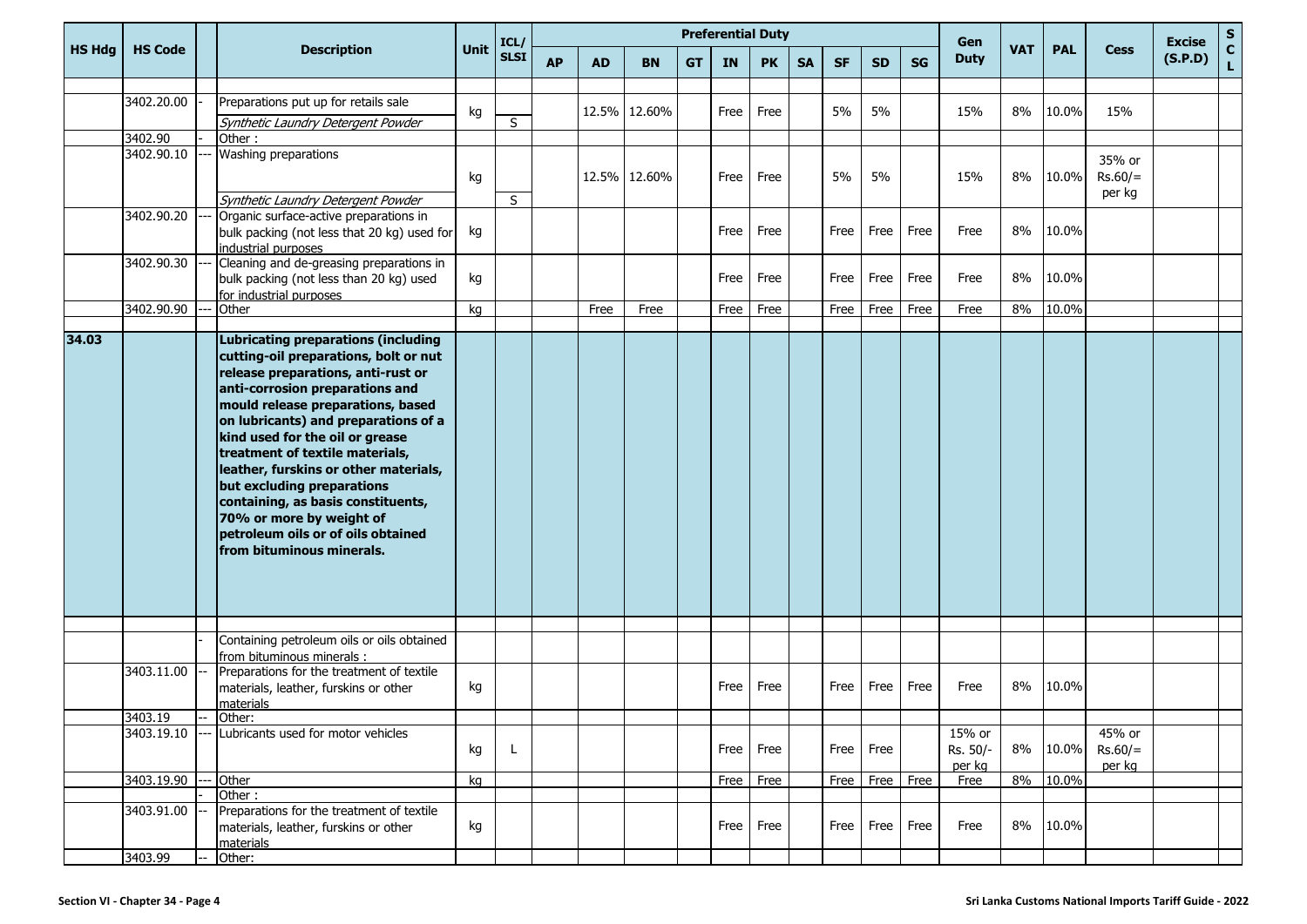|               |                          |                                                                                                                                                                                                                                                                                                                                                               |          | ICL/        | <b>Preferential Duty</b> |           |           |           |              |              |           |              |              |           | Gen                                  |            |                |                                | <b>Excise</b>    | S |
|---------------|--------------------------|---------------------------------------------------------------------------------------------------------------------------------------------------------------------------------------------------------------------------------------------------------------------------------------------------------------------------------------------------------------|----------|-------------|--------------------------|-----------|-----------|-----------|--------------|--------------|-----------|--------------|--------------|-----------|--------------------------------------|------------|----------------|--------------------------------|------------------|---|
| <b>HS Hdg</b> | <b>HS Code</b>           | <b>Description</b>                                                                                                                                                                                                                                                                                                                                            | Unit     | <b>SLSI</b> | <b>AP</b>                | <b>AD</b> | <b>BN</b> | <b>GT</b> | IN           | <b>PK</b>    | <b>SA</b> | <b>SF</b>    | <b>SD</b>    | <b>SG</b> | <b>VAT</b><br><b>Duty</b>            | <b>PAL</b> | <b>Cess</b>    | (S.P.D)                        | $\mathbf c$<br>L |   |
|               | 3403.99.10<br>3403.99.90 | Lubricants used for motor vehicles<br>--- Other                                                                                                                                                                                                                                                                                                               | kg<br>kg | Ι.          |                          |           |           |           | Free<br>Free | Free<br>Free |           | Free<br>Free | Free<br>Free | Free      | 15% or<br>Rs. 50/-<br>per kg<br>Free | 8%<br>8%   | 10.0%<br>10.0% | 45% or<br>$Rs.60/=$<br>per kg  |                  |   |
|               |                          |                                                                                                                                                                                                                                                                                                                                                               |          |             |                          |           |           |           |              |              |           |              |              |           |                                      |            |                |                                |                  |   |
| 34.04         |                          | Artificial waxes and prepared waxes.                                                                                                                                                                                                                                                                                                                          |          |             |                          |           |           |           |              |              |           |              |              |           |                                      |            |                |                                |                  |   |
|               | 3404.20.00               | Of poly(oxyethylene) (polyethylene glycol)                                                                                                                                                                                                                                                                                                                    | kg       |             |                          |           |           |           | Free         | Free         |           | Free         | Free         | Free      | Free                                 | 8%         | 10.0%          |                                |                  |   |
|               | 3404.90.00               | Other                                                                                                                                                                                                                                                                                                                                                         | kg       |             |                          |           |           |           | Free         | Free         |           | Free         | Free         | Free      | Free                                 | 8%         | 10.0%          |                                |                  |   |
| 34.05         |                          | Polishes and creams, for footwear,<br>furniture, floors, coachwork, glass or<br>metal, scouring pastes and powders<br>and similar preparations (whether or<br>not in the form of paper, wadding,<br>felt, nonwovens, cellular plastics or<br>cellular rubber, impregnated, coated<br>or covered with such preparations),<br>excluding waxes of heading 34.04. |          |             |                          |           |           |           |              |              |           |              |              |           |                                      |            |                |                                |                  |   |
|               | 3405.10.00               | Polishes, creams and similar preparations<br>for footwear or leather                                                                                                                                                                                                                                                                                          | kg       |             | 13.5%                    |           |           |           | Free         | Free         |           | 5%           | 5%           |           | 15%                                  | 8%         | 10.0%          | 45% or<br>$Rs.130/=$<br>per kg |                  |   |
|               | 3405.20.00               | Polishes, creams and similar preparations<br>for the maintenance of wooden furniture,<br>floors or other woodwork                                                                                                                                                                                                                                             | kg       |             |                          |           |           |           | Free         | Free         |           | 5%           | 5%           |           | 15%                                  | 8%         | 10.0%          | 45% or<br>$Rs.130/=$<br>per kg |                  |   |
|               | 3405.30.00               | Polishes and similar preparations for<br>coachwork, other than metal polishes                                                                                                                                                                                                                                                                                 | kg       |             |                          |           |           |           | Free         | Free         |           | 5%           | 5%           |           | 15%                                  | 8%         | 10.0%          | 45% or<br>$Rs.200/=$<br>per kg |                  |   |
|               | 3405.40                  | Scouring pastes and powders and other<br>scouring preparations :                                                                                                                                                                                                                                                                                              |          |             |                          |           |           |           |              |              |           |              |              |           |                                      |            |                |                                |                  |   |
|               | 3405.40.10               | Carborundum paste and grinding paste;<br>Polishing compositions in the form of bars                                                                                                                                                                                                                                                                           | kg       |             |                          |           |           |           | Free         | Free         |           | Free         | Free         | Free      | Free                                 | 8%         | 10.0%          |                                |                  |   |
|               | 3405.40.90               | -- Other                                                                                                                                                                                                                                                                                                                                                      | kg       |             |                          |           |           |           | Free         | Free         |           | 5%           | 5%           |           | 15%                                  |            | Con 10.0%      | 45% or<br>$Rs.125/=$<br>per kg |                  |   |
|               | 3405.90.00               | Other                                                                                                                                                                                                                                                                                                                                                         | kg       |             |                          |           |           |           | Free         | Free         |           | 5%           | 5%           |           | 15%                                  | 8%         | 10.0%          | 45% or<br>$Rs.165/=$<br>per kg |                  |   |
|               |                          |                                                                                                                                                                                                                                                                                                                                                               |          |             |                          |           |           |           |              |              |           |              |              |           |                                      |            |                |                                |                  |   |